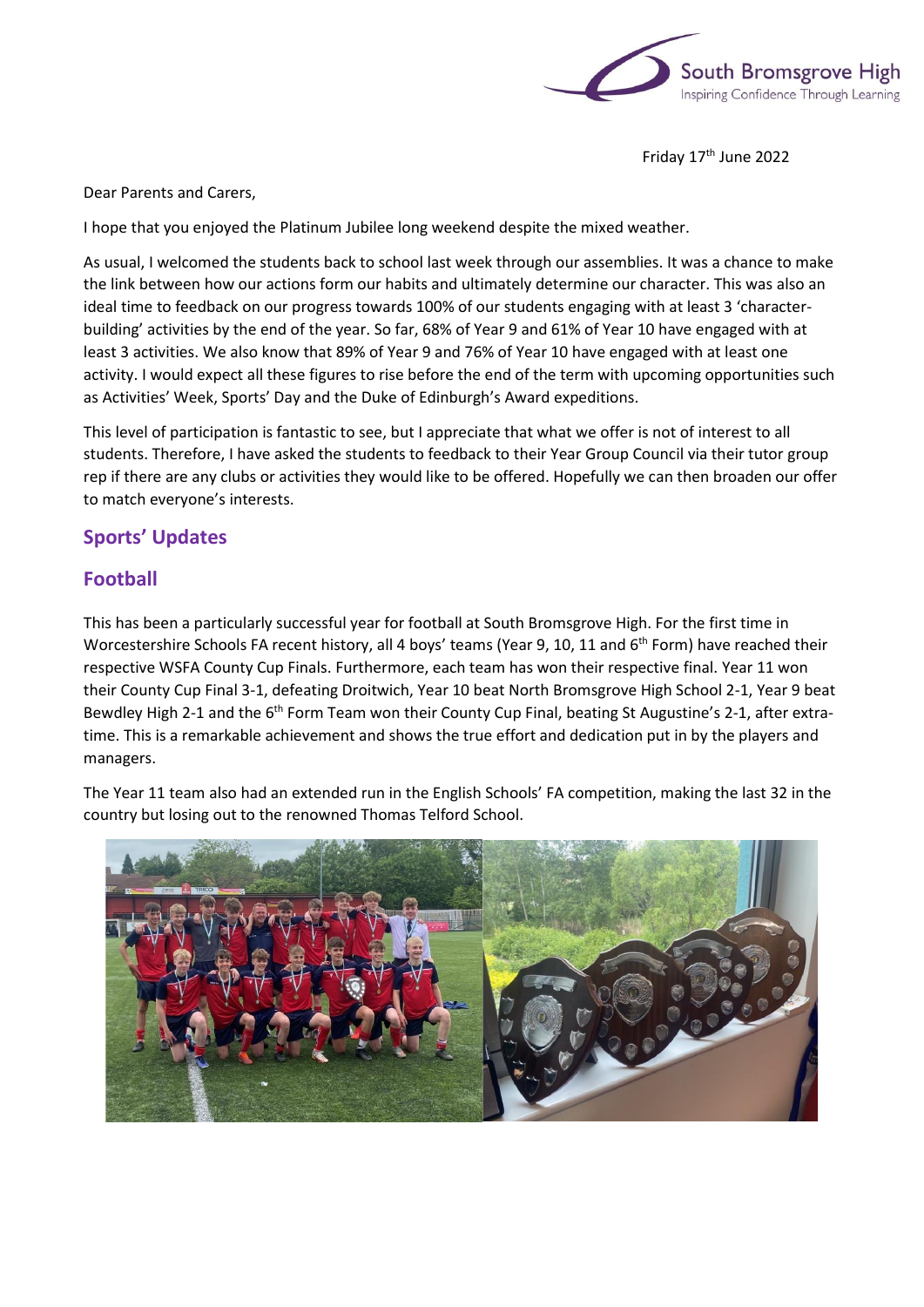

Overall, the boys football teams had a win rate of 84% over all the matches and all the age groups, which again, is a fantastic achievement for a high school.

#### **Mr Bayliss**

## **Rugby**

Rugby has been on every week since September, with training open to all. We have had varying attendance, but a good mix of genders, which is promising and reflects the growing nature of the women's game. We have been able to build a stronger fixture list than ever this year, casting the net ever wider to find quality opposition and have played some new opponents, such as the ACE Academy Stourport, King Edward's Five Ways and Alcester Grammar, which has been a valuable experience as we pursue the goal of being the top rugby playing state school in the county. The Under 18s have had some notable wins and the opportunity to play at Sixways, whilst the Under 15 team were victorious in the Harry Bennett Memorial Cup, which is a 7s competition in its infancy. Onwards and upwards with fixtures already in the calendar for next season.

#### **Mr John**

### **Athletics**

Jai Sohna and Ella Woods competed in the Worcestershire Schools Combined Events in Hereford. Both competed in Hurdles, Shot Putt, Javelin, Long Jump, High Jump and 800m. Jai came  $3<sup>rd</sup>$  with a total of 2080 points and Ella won all but one of her events, making her 1<sup>st</sup> Place with a total of 3726 (766 points ahead of 2<sup>nd</sup> place!)

Due to mock exams, we took a reduced Athletics team to the Bromsgrove District Athletics at the Ryland Centre. From that meeting, Ella Woods, Jai Sohna, Ben Jones, Amelie Ranger & Esme Ranger were all selected to represent Bromsgrove at the Hereford and Worcestershire Championships.

I am pleased to say that Jai, Ella and Ben have also been selected to represent Hereford and Worcestershire at the upcoming Mason Trophy in Stoke-on-Trent, a pre-cursor for the English Schools AA Championships



#### **Mr Bayliss**

### **Cricket**

The Under 15 girls' cricket team competed in 2 stages of an Indoor Cricket Tournament against both state and independent schools. The schools were split into 2 groups of 4 teams, only 2 schools from each group progressed onto the final's day. South did extremely well and came 2nd to a very strong independent school which meant we progressed through to the final stages. On the final's day we played against very strong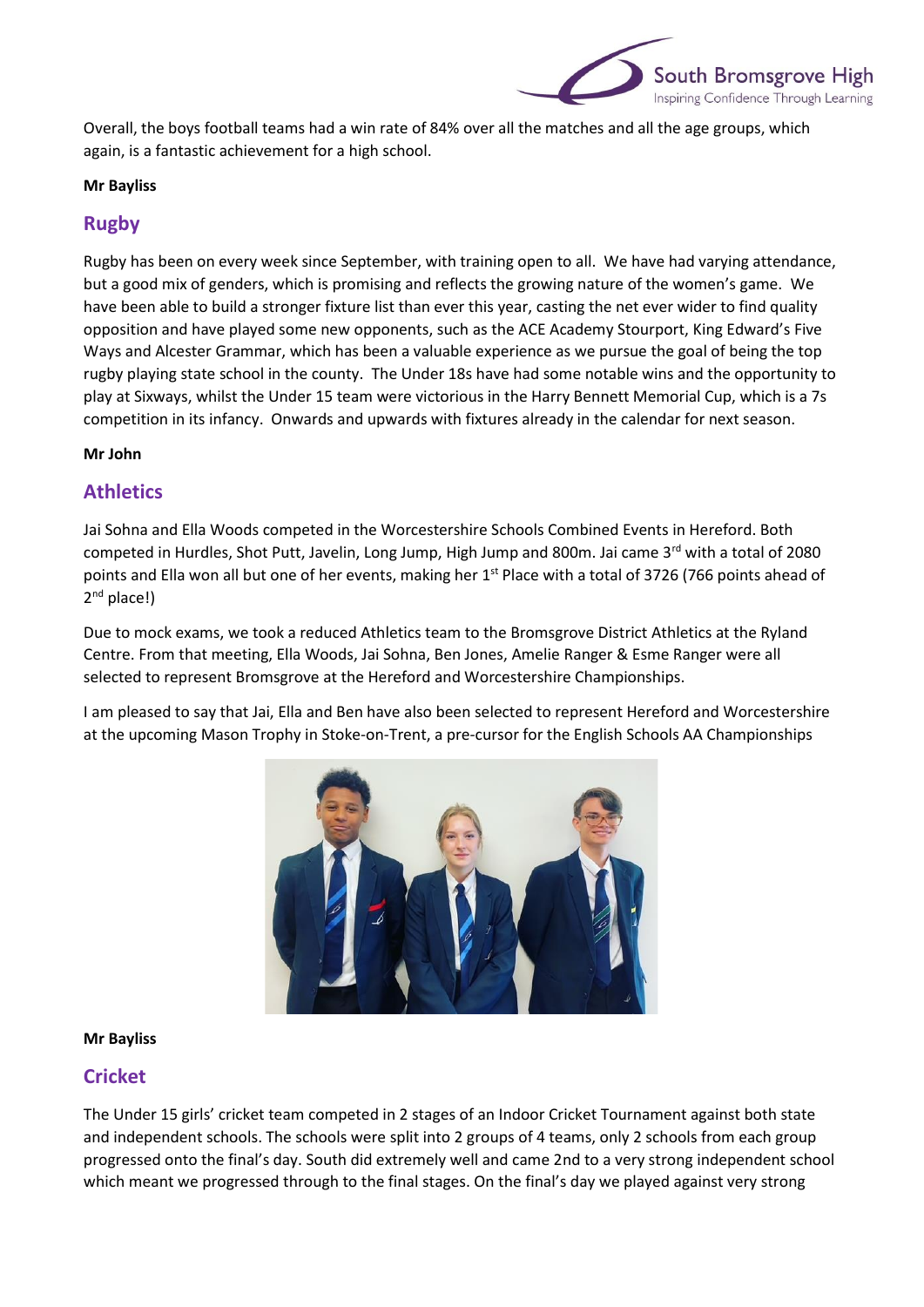

schools and unfortunately lost out on the opportunity to represent Worcestershire at Edgbaston. Despite the result, the team remained in high spirits throughout the competitions and showed excellent teamwork, cricket skills and resilience. We are set to compete in an outdoor 'Chance to Shine Cricket' tournament on Friday 17<sup>th</sup>, so fingers crossed we will get through to regionals and represent Worcestershire in outdoor cricket. Good luck all!

#### **Miss Morton**

# **Duke of Edinburgh Award Volunteering**

While the expedition remains the iconic part of the Duke of Edinburgh Award Scheme, there are 3 other sections the students need to complete:

- Skill development
- Physical Recreation
- Volunteering

In relation to the volunteering section, it was brilliant to have the contribution of our students acknowledged in by the Duke of Edinburgh Award section. They have calculated that our students have completed over 6000 hours of voluntary work which is something that the students can be immensely proud of, particularly as the majority of this will be done in the local community.

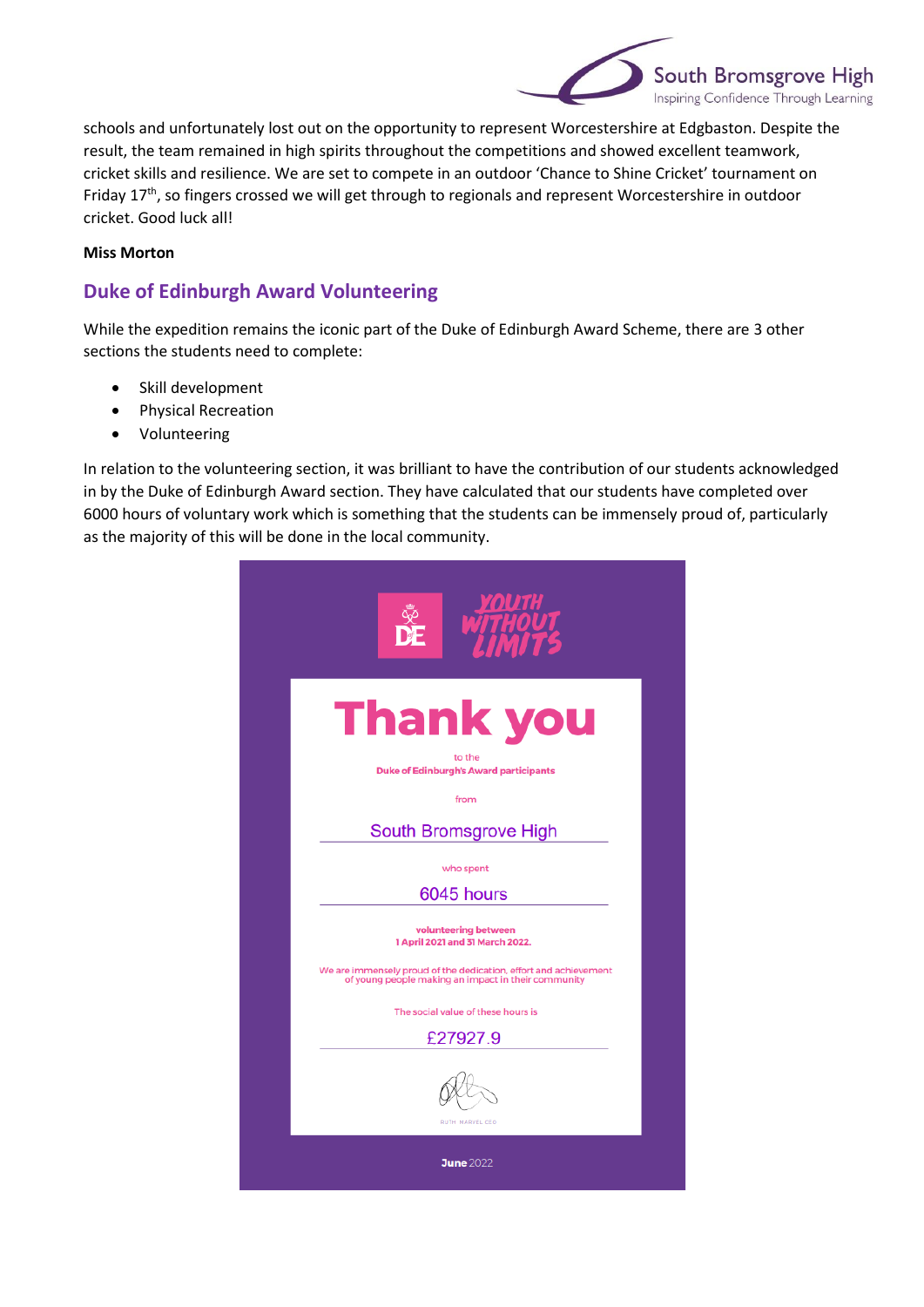

### **Bronze DofE Practice Camp**



170 year 10 students participated in our Bronze practice camp in Blackwell over last weekend. The students developed their navigational and campcraft skills which will enable them to complete the qualifying camp in Malvern next month. Overall, students' behaviour was excellent and we had members of the public get in touch to say how polite and friendly the students were whilst out in the community. The students seemed to enjoy themselves, even the ones who experienced the unexpected downpour on Saturday morning! We are so proud of all the students - they showed great resilience and hard work over the 2 days in what was, for most of them, an unfamiliar and new experience!

#### **Mrs Haden**

## **School Garden News**

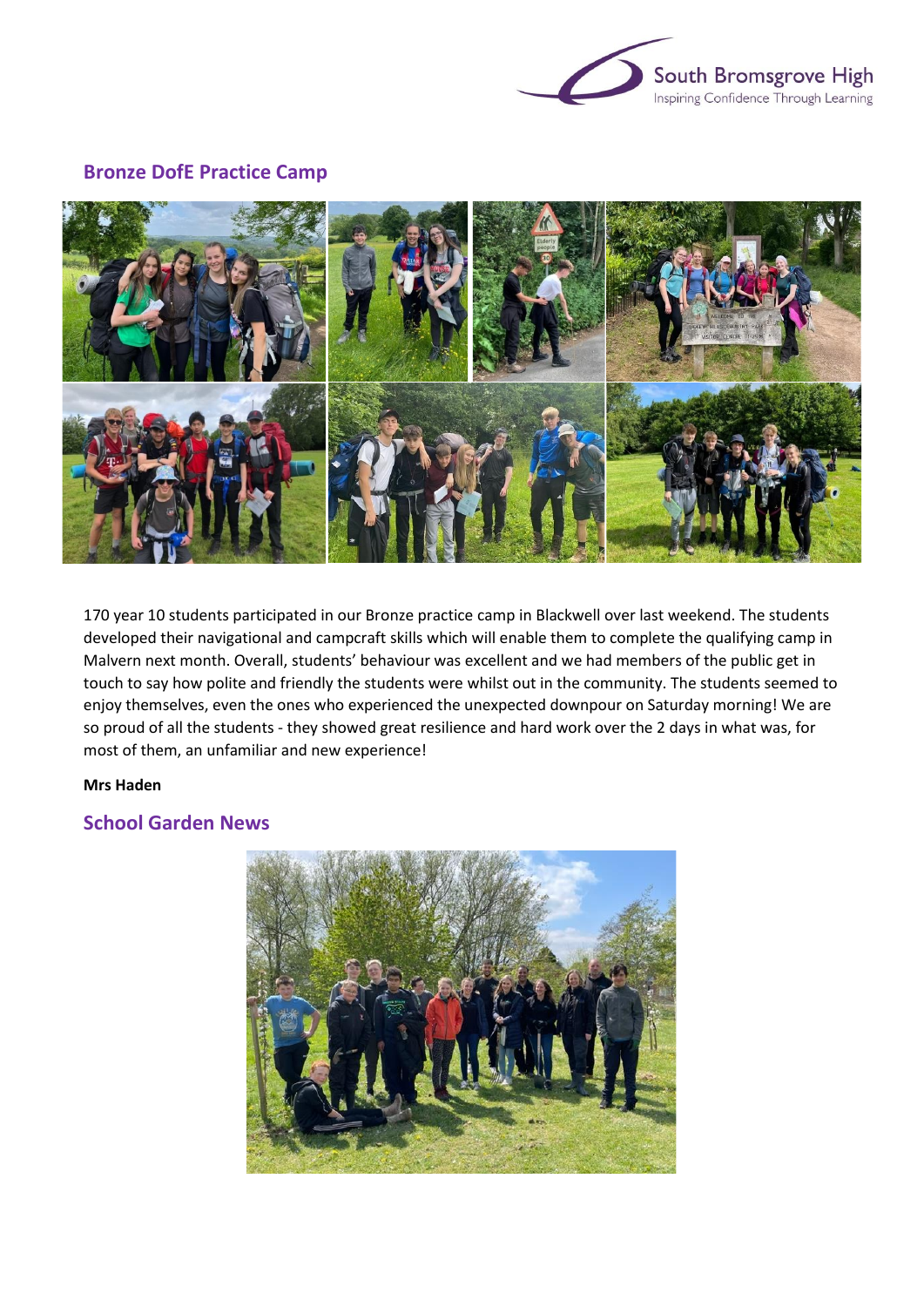

On Friday 29<sup>th</sup> May, the school garden group planted 30 trees across the school site. The trees were donated by ATS Systems, a local engineering company who have established links with the school as they are heavily involved in Year 11 mock interviews and our Careers Fayre. It was part of an eco-initiative and 15 students worked with ATS employees to plant the trees.

### **Mr Siddle**

# **CoachBright trip to the University of Birmingham**



Nine committed Year 11 students attended after school tuition every week for 15 weeks as part of our CoachBright Tutoring programme. The coaches worked with our students to improve progress in Maths or English with an aim to improve confidence and independence.

After successfully completing the programme the students 'Graduated' at the University of Birmingham. They spent the day at the campus and had the opportunity to get a glimpse into university life by taking part in an interactive workshop with Dr Ilija Rašović at the department of Liberal Arts and Natural Sciences (LANS). This was followed by a tour of campus and a delicious lunch! They ended the day by receiving a certificate and goody bag from their leader and coaches. An enjoyable day was had by all.

### **Mrs Mounter**

# **Year 11 Leavers' Event**

On Thursday 26<sup>th</sup> May we said farewell to our Year 11 students commencing study leave. Despite the high level of excitement, students conducted themselves impeccably during the course of the morning, with activities such as the traditional signing of shirts. After a number of photo opportunities, students were seated in the hall for their final assembly. Spirits were high and plenty of laughter was shared over the photos of their time at South and the awards they had been voting for over the previous few weeks. Despite what has been a disrupted three years here at South, they have been a great year group and a credit to the South Bromsgrove community. We wish each and every one of them good luck for the exam season and whatever the future holds.

#### **Miss McAleese**